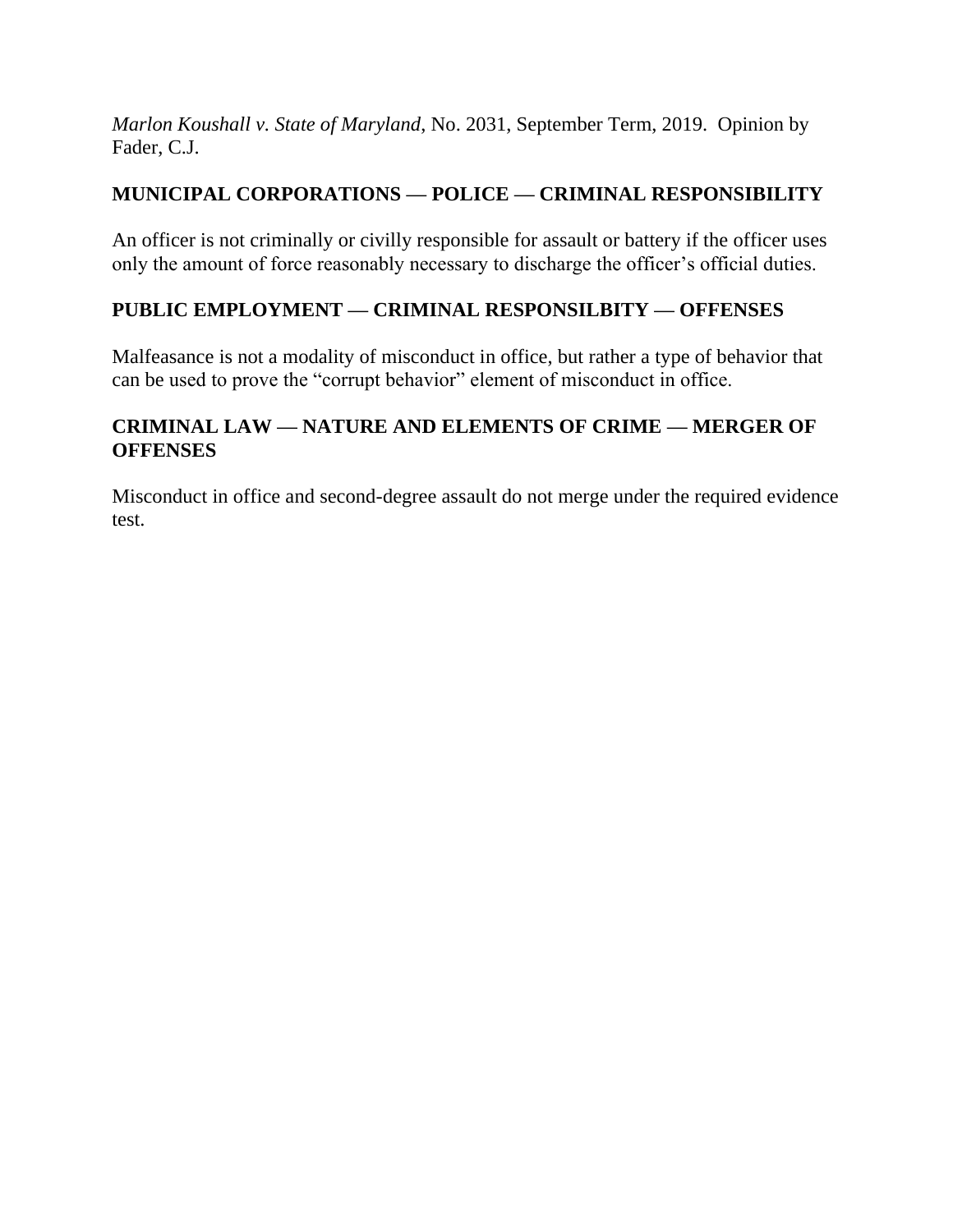Circuit Court for Baltimore City Case No. 119038015

## REPORTED

## IN THE COURT OF SPECIAL APPEALS

## OF MARYLAND

No. 2031

September Term, 2019 \_\_\_\_\_\_\_\_\_\_\_\_\_\_\_\_\_\_\_\_\_\_\_\_\_\_\_\_\_\_\_\_\_\_\_\_\_\_

### MARLON KOUSHALL

v.

## STATE OF MARYLAND \_\_\_\_\_\_\_\_\_\_\_\_\_\_\_\_\_\_\_\_\_\_\_\_\_\_\_\_\_\_\_\_\_\_\_\_\_\_

Fader, C.J., Arthur, Gould,

JJ. \_\_\_\_\_\_\_\_\_\_\_\_\_\_\_\_\_\_\_\_\_\_\_\_\_\_\_\_\_\_\_\_\_\_\_\_\_\_

Opinion by Fader, C.J. \_\_\_\_\_\_\_\_\_\_\_\_\_\_\_\_\_\_\_\_\_\_\_\_\_\_\_\_\_\_\_\_\_\_\_\_\_\_

Filed: February 26, 2021

Pursuant to Maryland Uniform Electronic Legal Materials Act (§§ 10-1601 et seq. of the State Government Article) this document is authentic.



Suzanne C. Johnson, Clerk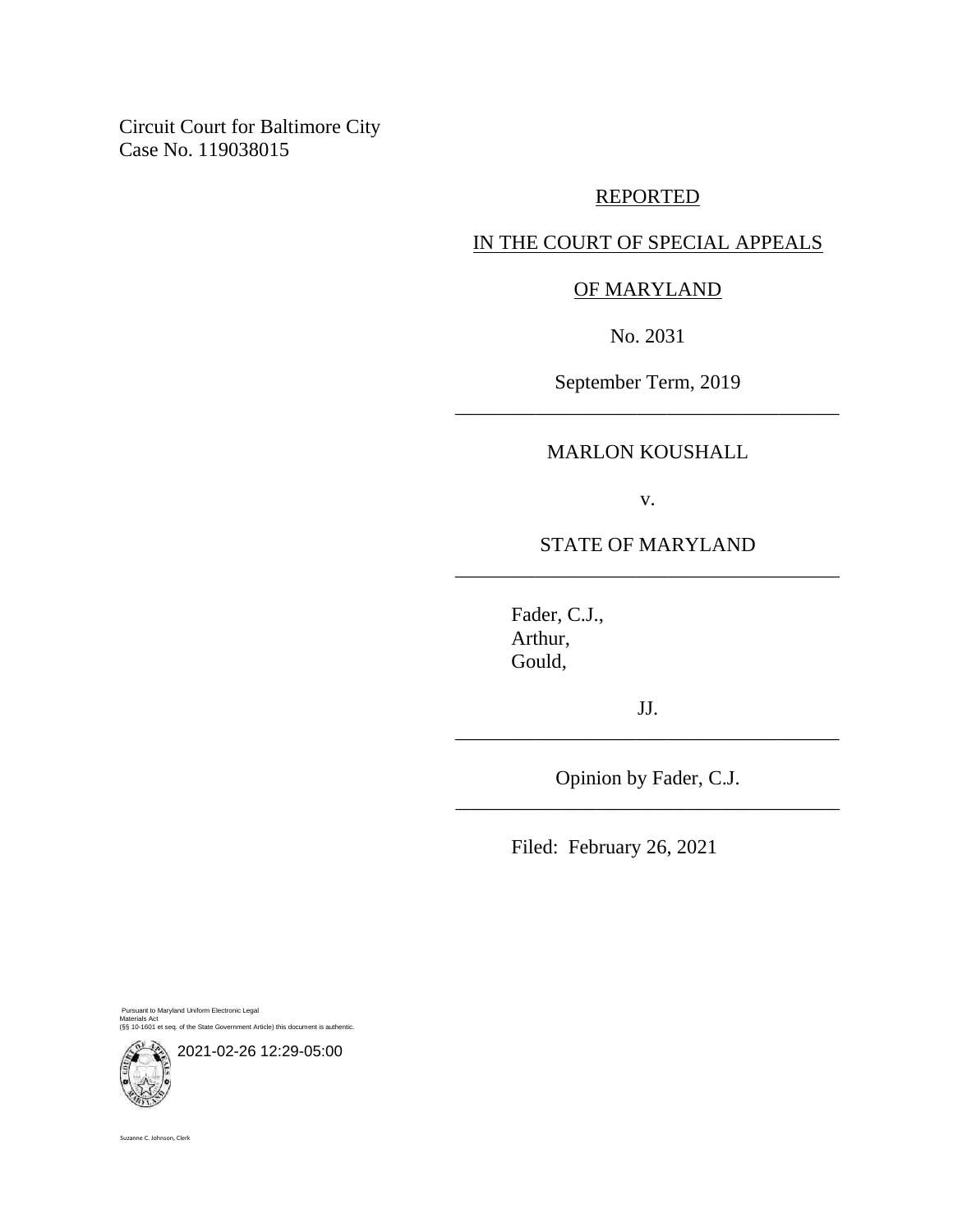Marlon Koushall, the appellant, challenges the sufficiency of the evidence supporting his convictions for second-degree assault and misconduct in office by a judge sitting in the Circuit Court for Baltimore City. The charges stemmed from an incident in which Mr. Koushall, who was working as a Baltimore City police officer, struck Henrietta Middleton in the head while responding to a request for backup. Mr. Koushall contends that no reasonable factfinder could have found that his conduct was not justified. Mr. Koushall also argues that his convictions for second-degree assault and misconduct in office should have been merged for the purpose of sentencing. We discern no error by the trial court. Accordingly, we will affirm the judgments.

## **BACKGROUND<sup>1</sup>**

This case arises out of an altercation that occurred in August 2018 between Mr. Koushall, at the time an on-duty sergeant for the Baltimore City Police Department (the "Department"), and Henrietta Middleton, an off-duty sergeant with the Department, outside of Norma Jean's, a strip club in Baltimore. Before Mr. Koushall's arrival on the scene, Sgt. Middleton was with a group of women who had emerged from Norma Jean's, where they had been attending a bachelorette party for another off-duty officer, Detective Wanda Johnson. All of the women were in plain clothes and most had been consuming alcohol. When the group exited Norma Jean's, one of its members began to argue with a woman who was not part of their group, Jane Stancil. The argument had gotten physical

 $<sup>1</sup>$  This recitation of facts reflects that, when reviewing a conviction for evidentiary</sup> sufficiency, we view the evidence "in the light most favorable to the prosecution." *State v. Morrison*, 470 Md. 86, 105 (2020).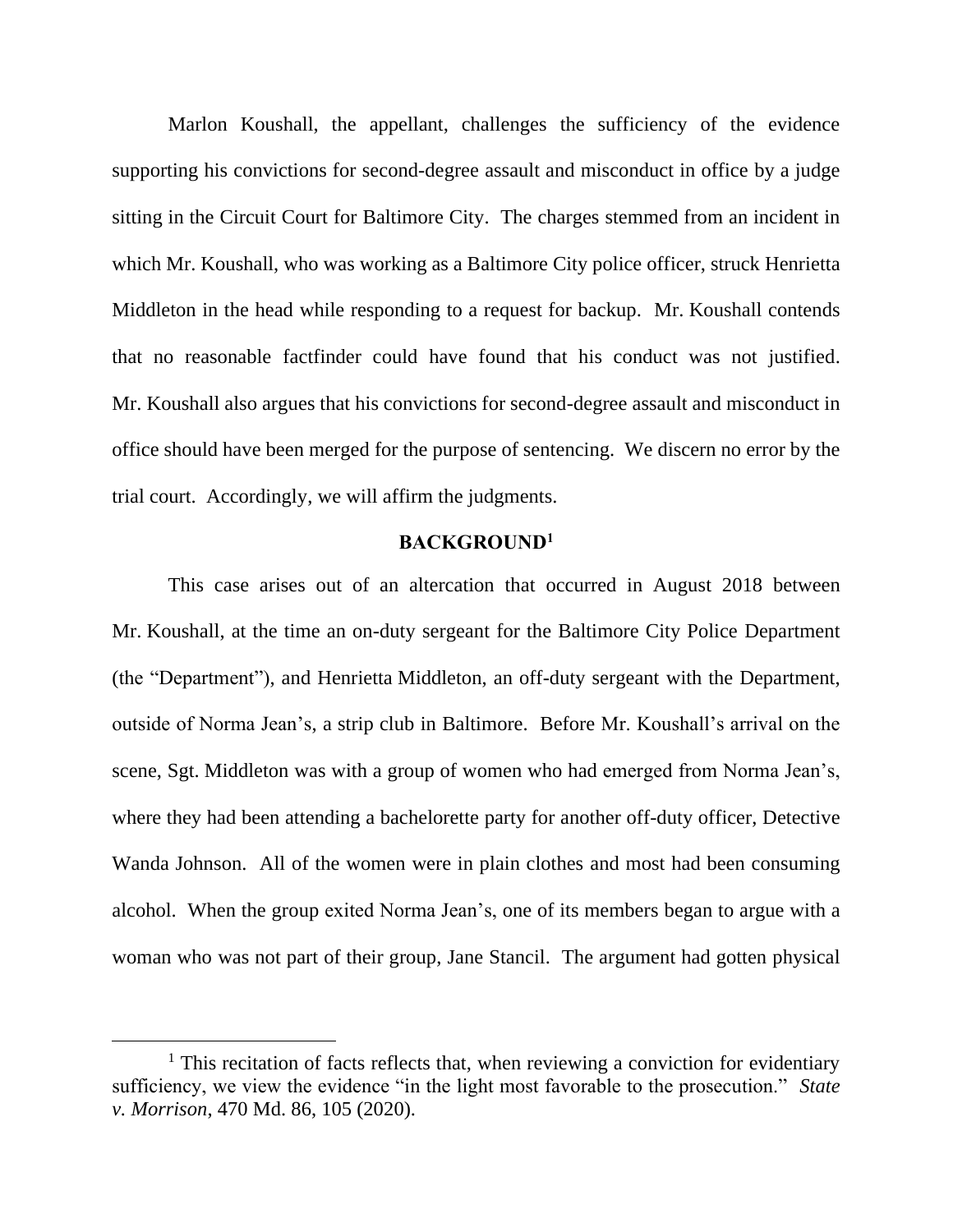when Officer Anthony Pujols, a beat officer on the scene, attempted to separate Ms. Stancil from the others, and called for back-up. Meanwhile, Sgt. Middleton attempted to shepherd the other members of the bachelorette party away from Norma Jean's.

Mr. Koushall, who was on-duty nearby, responded to the call for backup. When he arrived, he approached Officer Pujols. At the same time, Sgt. Middleton began to walk back toward Ms. Stancil, who was still being restrained by Officer Pujols on the sidewalk outside Norma Jean's. Sgt. Middleton, who believed that Ms. Stancil had spat at her, spread her arms out to her sides as she approached and asked, "what are you spitting for?" As Mr. Koushall approached, he shouted at Sgt. Middleton to "back up," and then, before she could react to that command, he pushed her back and struck her on the left side of her face. Sgt. Middleton testified that she had not had any physical contact with Mr. Koushall before the strike. Nicole Blake, a private security guard who witnessed the incident, testified that Mr. Koushall "pulled back his fist all the way and then hit [Sgt. Middleton]," while Sgt. Middleton was talking and her hands were down. As shown in security camera footage, less than five seconds passed between Mr. Koushall's approach and his strike.

After the strike, Sgt. Middleton attempted to flee, but Mr. Koushall grabbed her by the hair and took her to the ground. At that point, both Ms. Blake and Officer Pujols intervened to protect Sgt. Middleton. Ms. Blake ran in between Mr. Koushall and Sgt. Middleton, shielded Sgt. Middleton, and "pushed [Mr. Koushall] out of the way." Officer Pujols, thinking that Mr. Koushall was going to punch Sgt. Middleton again, "got on [Mr. Koushall's] back" to intervene. Mr. Koushall then told Sgt. Middleton that she was under arrest.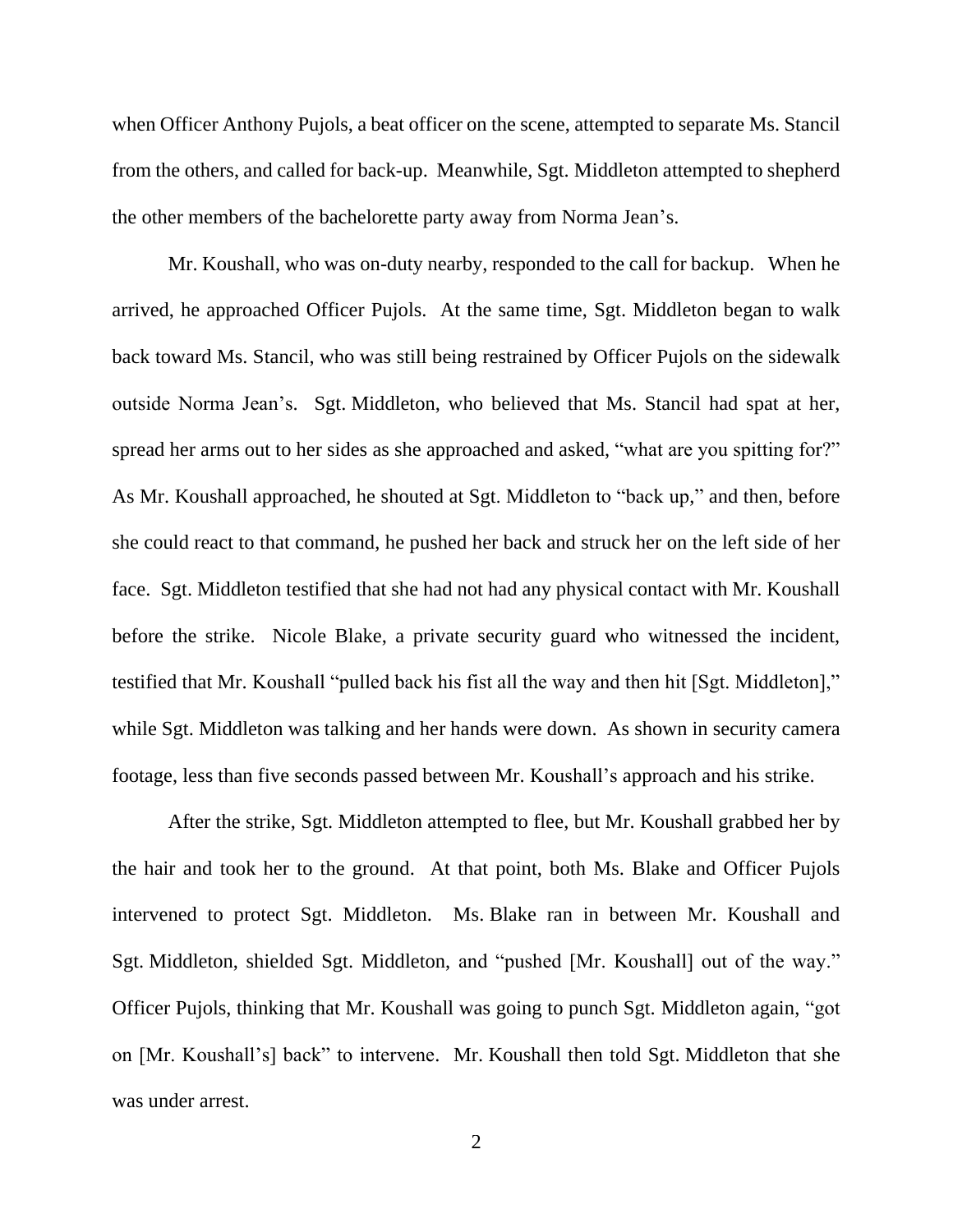The Department cited Sgt. Middleton for disorderly conduct, failure to obey a lawful order, assault on a police officer, and resisting arrest. However, when the State's Attorney's Office received the case and reviewed the evidence, it decided to instead pursue charges against Mr. Koushall. The State subsequently indicted Mr. Koushall for seconddegree assault and misconduct in office.

Mr. Koushall elected a bench trial, which took place in September and October 2019. The State called three members of the bridal party: Sgt. Middleton, Det. Dominique Wiggins, and Det. Johnson. Their largely consistent testimony was that Mr. Koushall approached Sgt. Middleton, might or might not have said something to her, $2$  and then struck her in the face before she could respond. The State also called Ms. Blake, the private security guard, who described the incident and testified that she intervened because she feared for Sgt. Middleton's safety. Officer Pujols testified as to his recollection of the incident and stated that he tried to "pull [Mr. Koushall] away . . . with a bear hug" because he was worried that the interaction was going to get out of hand.

Mr. Koushall offered the testimony of Dr. Charles J. Key, an expert in use of force and police training. Dr. Key testified that when an individual is displaying "active aggression," an officer is authorized under Department guidelines to use hand and foot strikes to restrain the individual. He explained that active aggression includes "an imminent threat of an attack . . . and/or an actual attack where the person attempts to strike

<sup>&</sup>lt;sup>2</sup> Sgt. Middleton recalled being told to "back up." Det. Johnson did not hear Mr. Koushall say anything, and Det. Wiggins did not recall whether Mr. Koushall had said anything before striking Sgt. Middleton.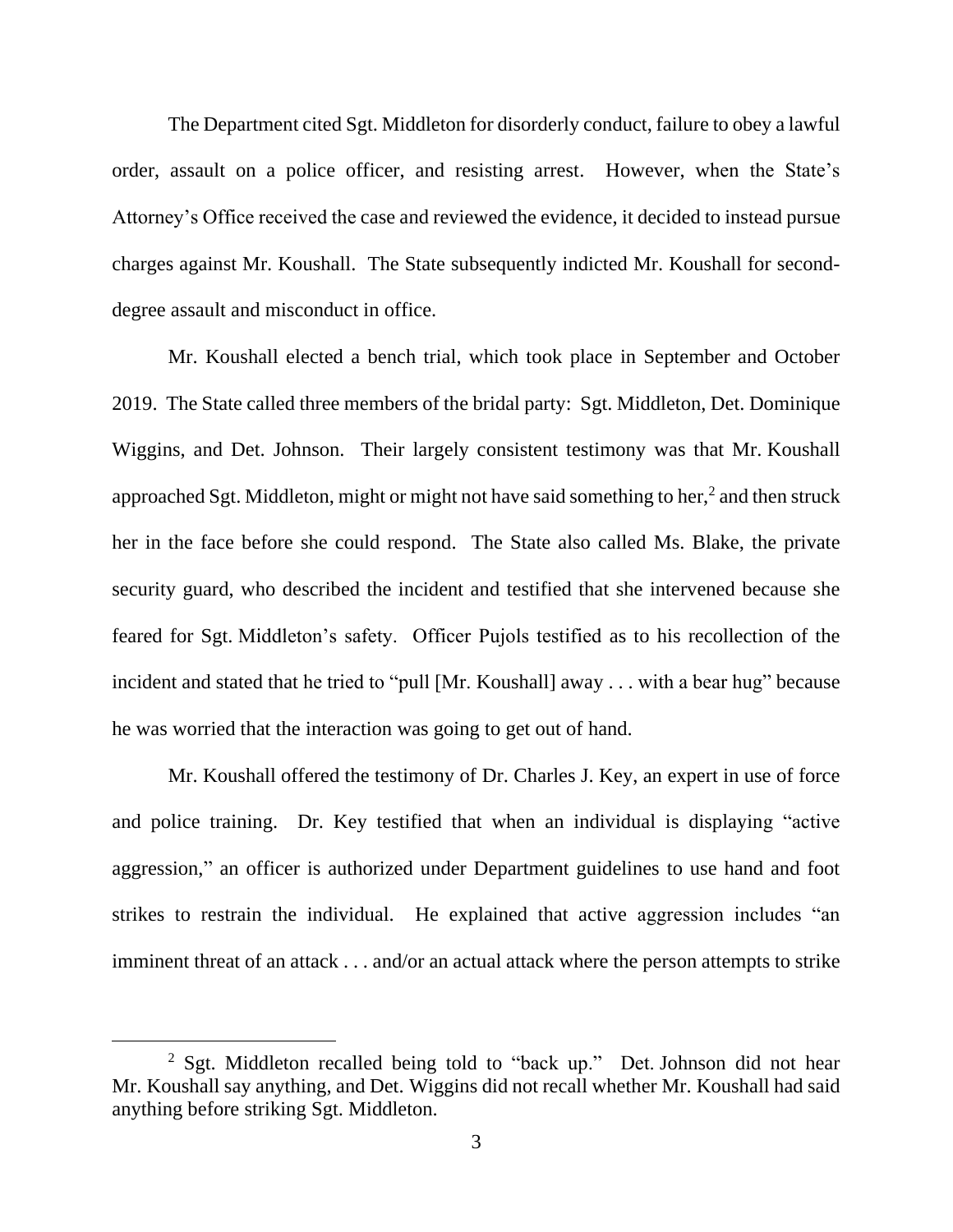or actually strikes," such as "lunging towards the officer, taking a fighting stance, [or] striking the officer with hands, fists[.]" Dr. Key testified that, in his opinion, Sgt. Middleton was displaying active aggression toward Mr. Koushall and, therefore, Mr. Koushall was justified in striking Sgt. Middleton as he did and would have been justified in using even greater force.

Mr. Koushall testified on his own behalf.<sup>3</sup> He contended that Sgt. Middleton had aggressively approached him in a fighting stance and that his response had been appropriate. He claimed that he gave Sgt. Middleton a verbal warning to back up and struck her only after she failed to comply. Mr. Koushall also testified that Department guidelines called for de-escalation techniques when possible and appropriate before resorting to the need for force.

The trial court found Mr. Koushall guilty of both second-degree assault and misconduct in office. The court expressed doubts regarding the credibility of at least some of the testimony of all of the fact witnesses and indicated that it relied in significant part on its review of the security camera footage. The court found that Mr. Koushall's "perception of [Sgt. Middleton's] active [aggression]" was not reasonable and that he had not reacted reasonably to her behavior or attempted to get the situation under control.

<sup>&</sup>lt;sup>3</sup> The defense additionally called three other officers. Officer Justin Vitek arrived on the scene right as Mr. Koushall struck Sgt. Middleton and testified primarily about the aftermath of the altercation. Officer Yolanda Nelson testified that she did not witness the altercation in person, but she advised Mr. Koushall to press charges against Sgt. Middleton after viewing security camera footage. Finally, Lieutenant Jason Yerg testified regarding citations that were issued to Sgt. Middleton for her role in the fracas. Lt. Yerg explained that those citations were never formally filed with the court system.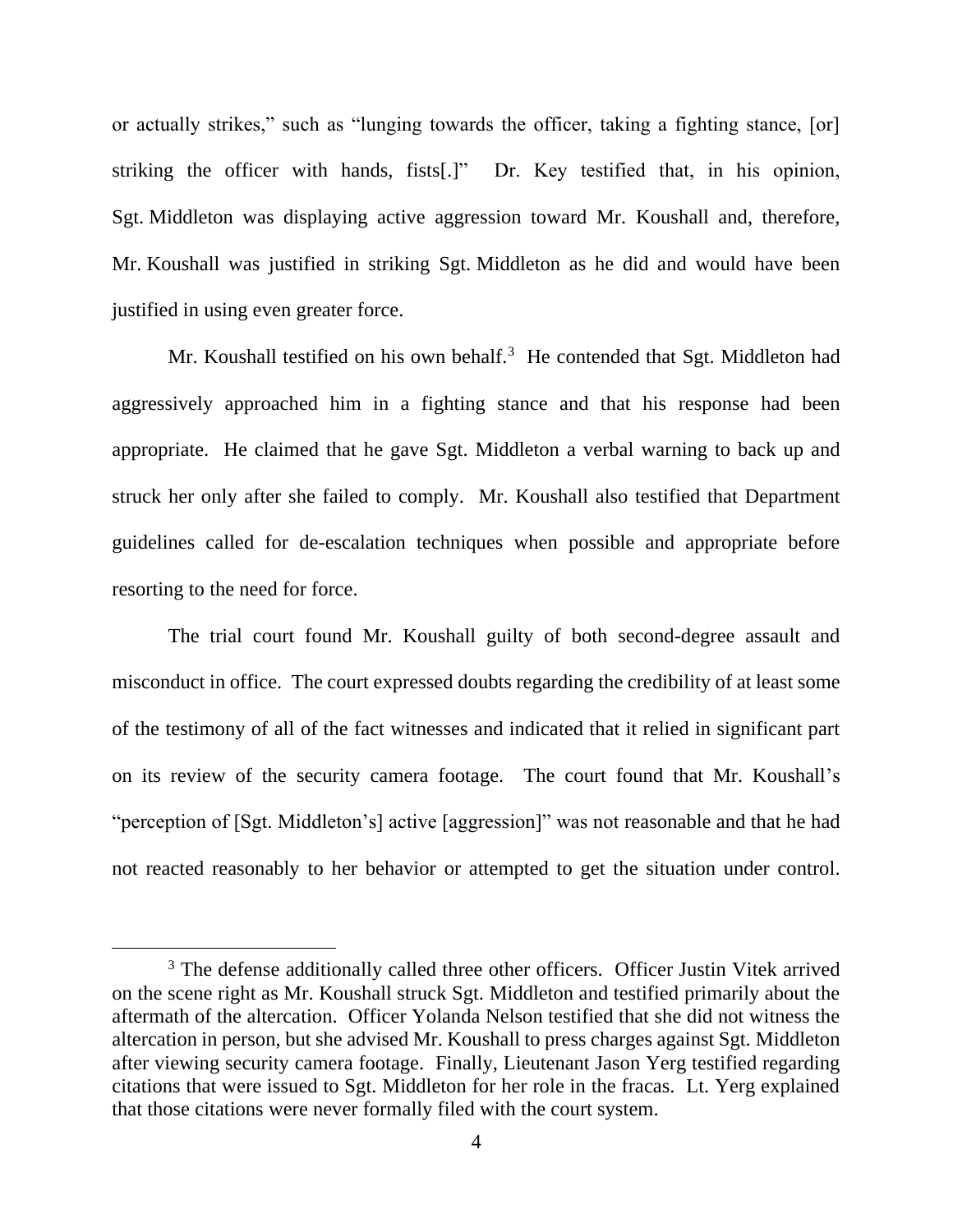Instead, Mr. Koushall had "overreacted [to] everything," the "force he used was totally disproportionate to the need," and, the court found, he had the "intent to do more than [to] get [Sgt.] Middleton under control." The court concluded that Mr. Koushall's "actions were not reasonable given the totality of the circumstances. They went beyond what a reasonable officer would have done with his training and experience under the same circumstances."

The court sentenced Mr. Koushall to three years' imprisonment, all suspended except time served for the assault charge, and six years' imprisonment, all suspended except time served for the misconduct charge. Mr. Koushall timely appealed.

#### **DISCUSSION**

Mr. Koushall contends that there was insufficient evidence to sustain his convictions and that the trial court erred by not merging his convictions for sentencing purposes. We conclude that the evidence was sufficient to sustain both convictions and that merger was not required and, accordingly, will affirm.

In analyzing whether there was sufficient evidence to support the verdict, we ask whether "after viewing the evidence in the light most favorable to the prosecution, *any* rational trier of fact could have found the essential elements of the crime beyond a reasonable doubt." *State v. Morrison*, 470 Md. 86, 105 (2020) (quoting *Smith v. State*, 415 Md. 174, 184 (2010)). "We give due regard to the [fact finder's] finding of facts, its resolution of conflicting evidence, and, significantly, its opportunity to observe and assess the credibility of witnesses." *Spencer v. State*, 450 Md. 530, 549 (2016) *(*quoting *Harrison v. State*, 382 Md. 477, 487-88 (2004)) (internal quotation marks omitted). "[O]ur concern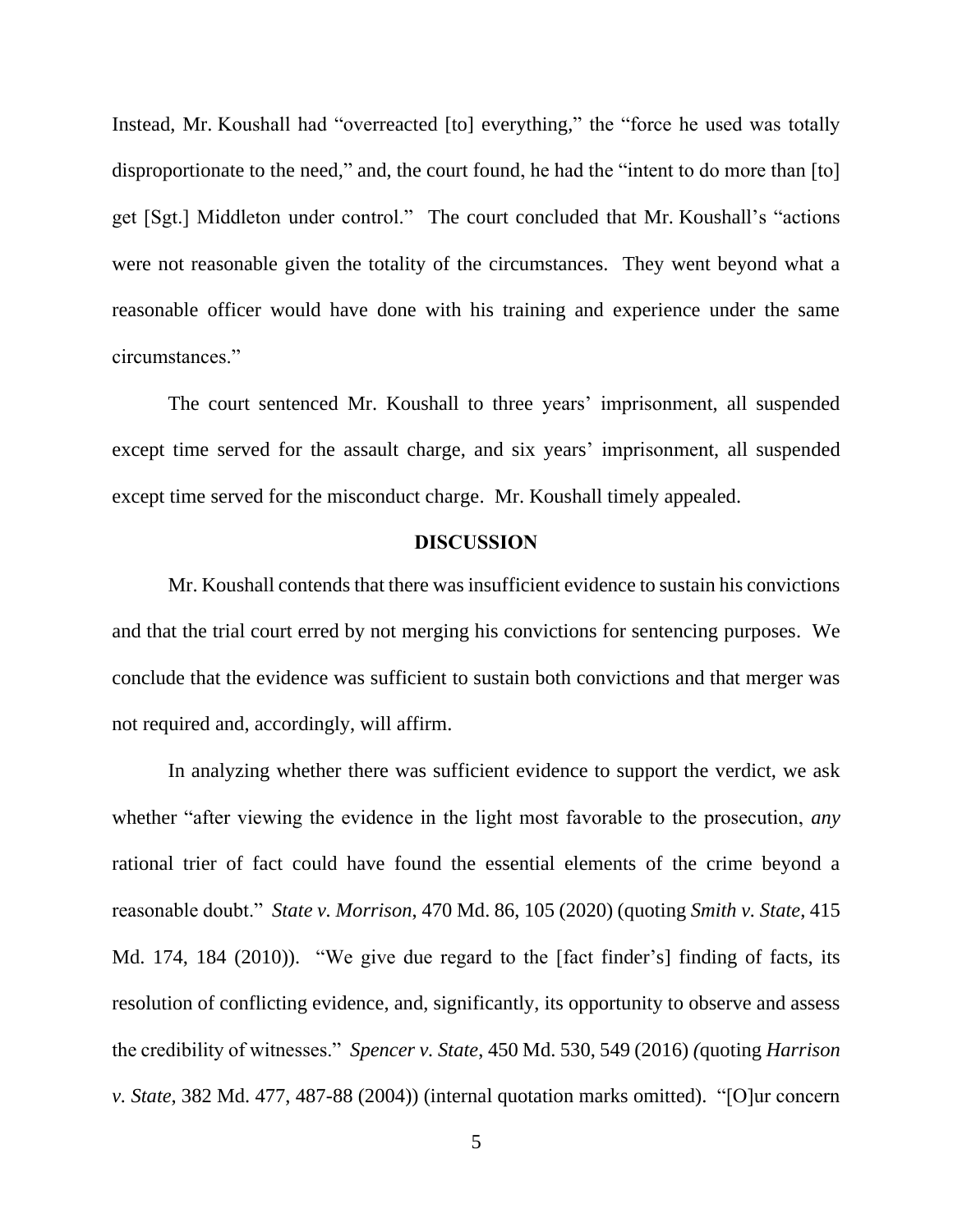is only whether the verdict was supported by sufficient evidence, direct or circumstantial, which could fairly convince a trier of fact of the defendant's guilt of the offenses charged beyond a reasonable doubt." *State v. Manion*, 442 Md. 419, 431 (2015) (quoting *Taylor v. State*, 346 Md. 452, 457 (1997)). Accordingly, we will overturn the convictions only if, upon review of the evidence, we determine that the judge's decision was clearly erroneous. *Manion*, 442 Md. at 431.

We review "without deference the question of whether a sentence is legal." *State v. Wilson*, 471 Md. 136, 178 (2020).

## **I. THE EVIDENCE WAS SUFFICIENT TO CONVICT MR. KOUSHALL OF BOTH SECOND-DEGREE ASSAULT AND MISCONDUCT IN OFFICE.**

Mr. Koushall contends that the evidence produced at trial was insufficient to sustain his conviction for second-degree assault because the State did not present any evidence that he acted without justification. He also contends that because the misconduct in office charge was predicated on the defective second-degree assault charge, that conviction too must be overturned. We hold that the evidence was sufficient to sustain both convictions.

#### **A. Second-Degree Assault**

There are three types of second-degree assault in Maryland: intent to frighten, attempted battery, and battery. *State v. Frazier*, 469 Md. 627, 644 (2020). Mr. Koushall was convicted of the battery type of second-degree assault, which required the State to prove that "(1) [he] caused offensive physical contact with, or harm to, [Sgt. Middleton]; (2) the contact was the result of an intentional or reckless act of [Mr. Koushall] and was not accidental; and (3) the contact was not consented to by [Sgt. Middleton] or was not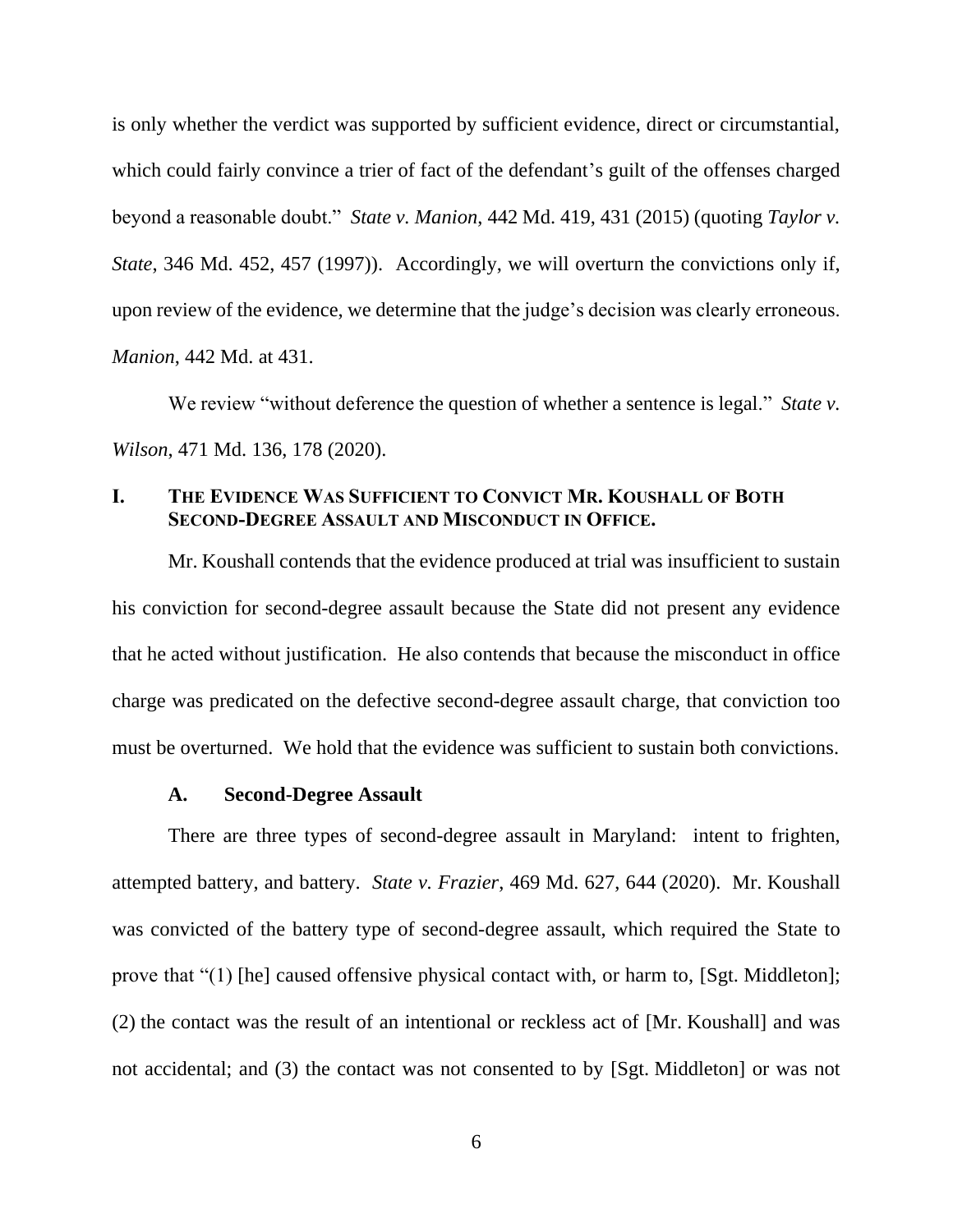legally justified." *Nicolas v. State*, 426 Md. 385, 403-04 (2012). Mr. Koushall does not dispute the first two elements: He struck Sgt. Middleton and he did so intentionally. The only question is whether the evidence was sufficient for the court to find beyond a reasonable doubt that he was not justified in doing so. The resolution of that question requires consideration of the law enforcement justification defense.

The law enforcement justification defense provides that if an officer uses only "that force reasonably necessary to discharge his official duties . . ., [the officer] is not liable civilly or criminally for the assault or battery that may result[.]"<sup>4</sup> *Wilson v. State*, 87 Md. App. 512, 519 (1991); *see also Riley v. State*, 227 Md. App. 249, 258 (2016) (stating that a police officer can "raise the affirmative defense of law-enforcement justification" as a defense to criminal prosecution). In considering an officer's conduct, "the standard of review . . . is one of reasonableness. A police officer is adjudged by a different standard than that we accord to an ordinary citizen. [The officer's] duties in society are markedly different. Actions that are reasonably necessary to effect [the officer's] responsibilities go unpunished[.]" *Wilson*, 87 Md. App. at 519. That is because a law enforcement officer "is authorized and, indeed, frequently obligated to threaten deadly force on a regular basis.

<sup>&</sup>lt;sup>4</sup> Mr. Koushall contends that law enforcement justification is an element of assault, not an affirmative defense. He is technically incorrect. Law enforcement justification is an affirmative defense that must be raised by the defendant. *Riley v. State*, 227 Md. App. 249, 258 (2016). However, as in any criminal case, the burden of persuasion to prove the elements of a charge is on the State. *Evans v. State*, 28 Md. App. 640, 654 (1975), *aff'd*, 278 Md. 197 (1976). Mr. Koushall was indisputably working as a law enforcement officer at the time of the altercation. Thus, once he invoked the defense, the State bore the burden to prove that Mr. Koushall's actions were not justified based on the application of that defense. *Cf. In re Lavar D*., 189 Md. App. 526, 578 (2009) (explaining burden of production and persuasion in context of self-defense affirmative defense).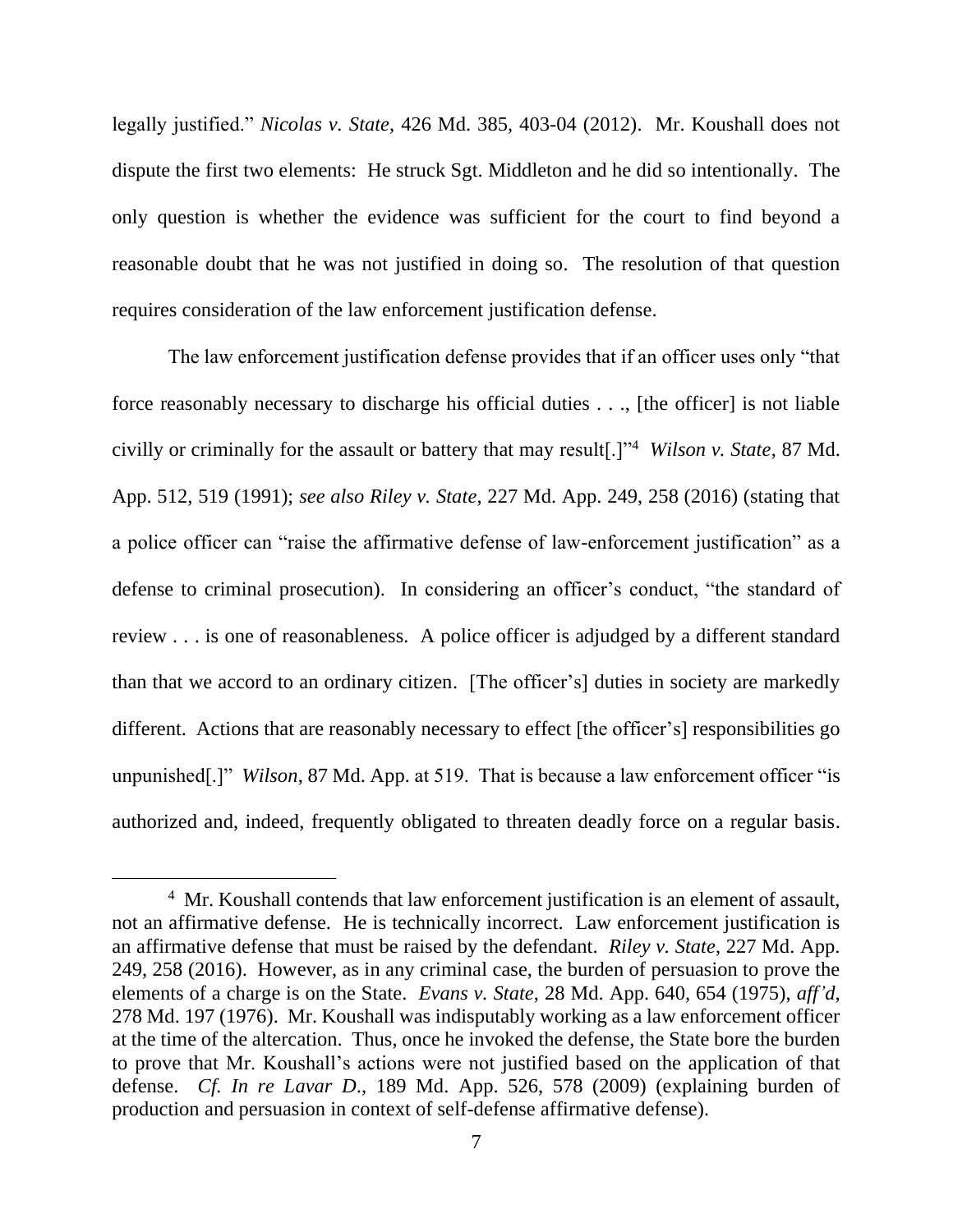The standard of conduct demanded of a police officer on duty, therefore, is the standard of a reasonable police officer similarly situated." *State v. Pagotto*, 361 Md. 528, 549 (2000) (quoting *State v. Albrecht*, 336 Md. 475, 501 (1994)).

Mr. Koushall contends that the evidence was insufficient to convict him of assault because the State failed to produce any evidence that his actions were not justified. Relying almost exclusively on his own testimony and that of his expert witness, Dr. Key, Mr. Koushall argues that no reasonable factfinder could have concluded that his actions were not reasonable. The State responds that it presented a "profusion" of evidence that Mr. Koushall's conduct was objectively unreasonable, including: (1) Sgt. Middleton's testimony that she did not make contact with Mr. Koushall before he struck her; (2) security camera footage of the incident and testimony of other witnesses that support Sgt. Middleton's account; (3) testimony and video evidence regarding Officer Pujols's and Ms. Blake's responses to Mr. Koushall's actions; and (4) departmental guidelines for the use of force that Mr. Koushall violated.

The court made a factual finding that a reasonable officer in Mr. Koushall's position would not have reacted in the manner that he did. Were the only evidence in the record the testimony of Mr. Koushall and Dr. Key, we might be constrained to agree with Mr. Koushall that the court erred. But that is not the case. In effect, Mr. Koushall asks us to credit the testimony of some witnesses above others and to weigh the evidence differently than the trial court did. That is not our role. *See Morrison*, 470 Md. at 105 ("The purpose of our review is not to engage in a 'review of the record that would amount to, in essence, a retrial of the case.'") (quoting *Titus v. State*, 423 Md. 548, 557 (2011))).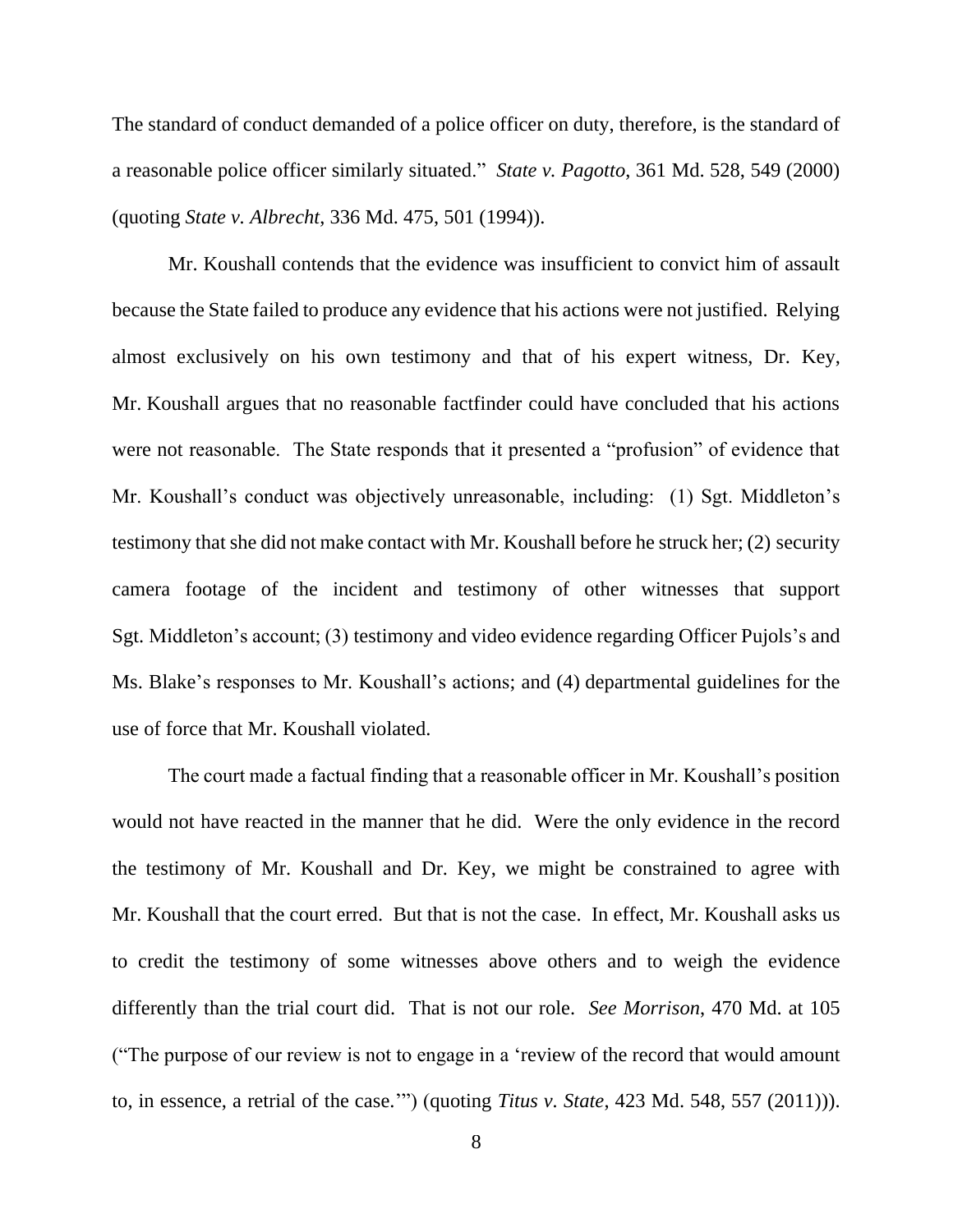Rather, we must give "due regard" to the trial court's findings of facts, resolution of conflicting evidence, and evaluation of witness credibility. *Spencer*, 450 Md. at 548. If, taking the facts in the light most favorable to the State, any reasonable factfinder could have come to the same conclusion that the court did, our inquiry is at an end. *Morrison*, 470 Md. at 105.

Taking the facts presented at trial in the light most favorable to the State, a reasonable factfinder could determine that Mr. Koushall's actions were not objectively reasonable from the perspective of a law enforcement officer in his position, based on the totality of the circumstances. Sgt. Middleton testified that she was not exhibiting aggressive behavior, that Mr. Koushall made no effort to de-escalate the situation, and that he did not give her an opportunity to respond to his verbal direction before striking her. Other witnesses, including members of the bachelorette party and Ms. Blake, largely corroborated Sgt. Middleton's account. Additionally, both Officer Pujols and Ms. Blake testified that Mr. Koushall's actions were concerning enough that they immediately moved to stop Mr. Koushall after his strike, even though Mr. Koushall was an on-duty police officer and Officer Pujols's superior officer. Ms. Blake also confirmed both the force of Mr. Koushall's strike and that Sgt. Middleton was not acting aggressively and had her hands down at the time. The testimony of these witnesses was largely corroborated by the security camera footage. All of that evidence supported the trial court's conclusion that Mr. Koushall's actions were objectively unreasonable under the deferential standard applied to the actions of law enforcement officers.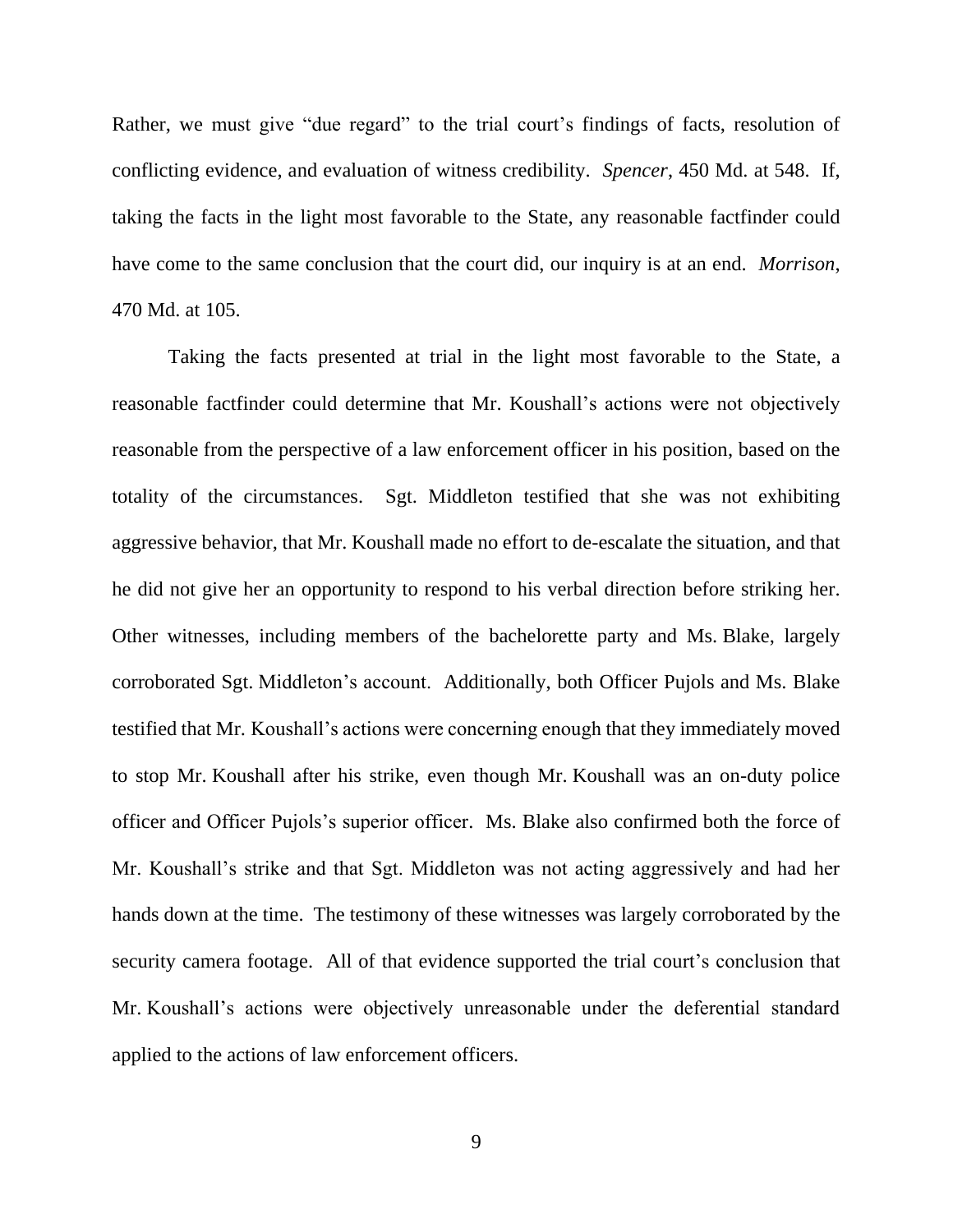The testimony of these witnesses also suggested that Mr. Koushall failed to adhere to Department guidelines, which provide that officers "shall only use the force objectively reasonable and necessary and proportional to effectively and safety resolve an incident"; that officers shall, when possible, "slow down the situation and reassess how they can achieve the most peaceful outcome"; and that officers shall use "de-escalation techniques when possible and appropriate before resorting to force[.]" And although Dr. Key and Mr. Koushall testified that Mr. Koushall's actions were justified because Sgt. Middleton displayed "active aggression," the court was under no obligation to credit that testimony or credit it over conflicting testimony presented by the State. In sum, a reasonable factfinder who credited the State's evidence could conclude beyond a reasonable doubt that Mr. Koushall's actions were not objectively reasonable from the perspective of a reasonable officer in his position, and so were not justified.

Mr. Koushall also contends that the evidence was insufficient to show an absence of justification because the State did not present expert witness testimony that his use of force was not objectively reasonable in light of the totality of the circumstances. This Court has previously rejected the argument that the State is required to present expert testimony on the reasonableness of an officer's use of force. *See Wilson*, 87 Md. App at 521. In *Wilson*, we held that the factfinder, not an expert witness, "is the arbiter of the reasonableness of force used by a police officer to effect an arrest." *Id*. The reasonableness of force is compared to "that which an ordinarily prudent and intelligent person, with the knowledge and in the situation of the arresting officer, would have deemed necessary under the circumstances." *Id*. (quoting 5 Am. Jur. 2d Arrest § 81). Here, the trial court was well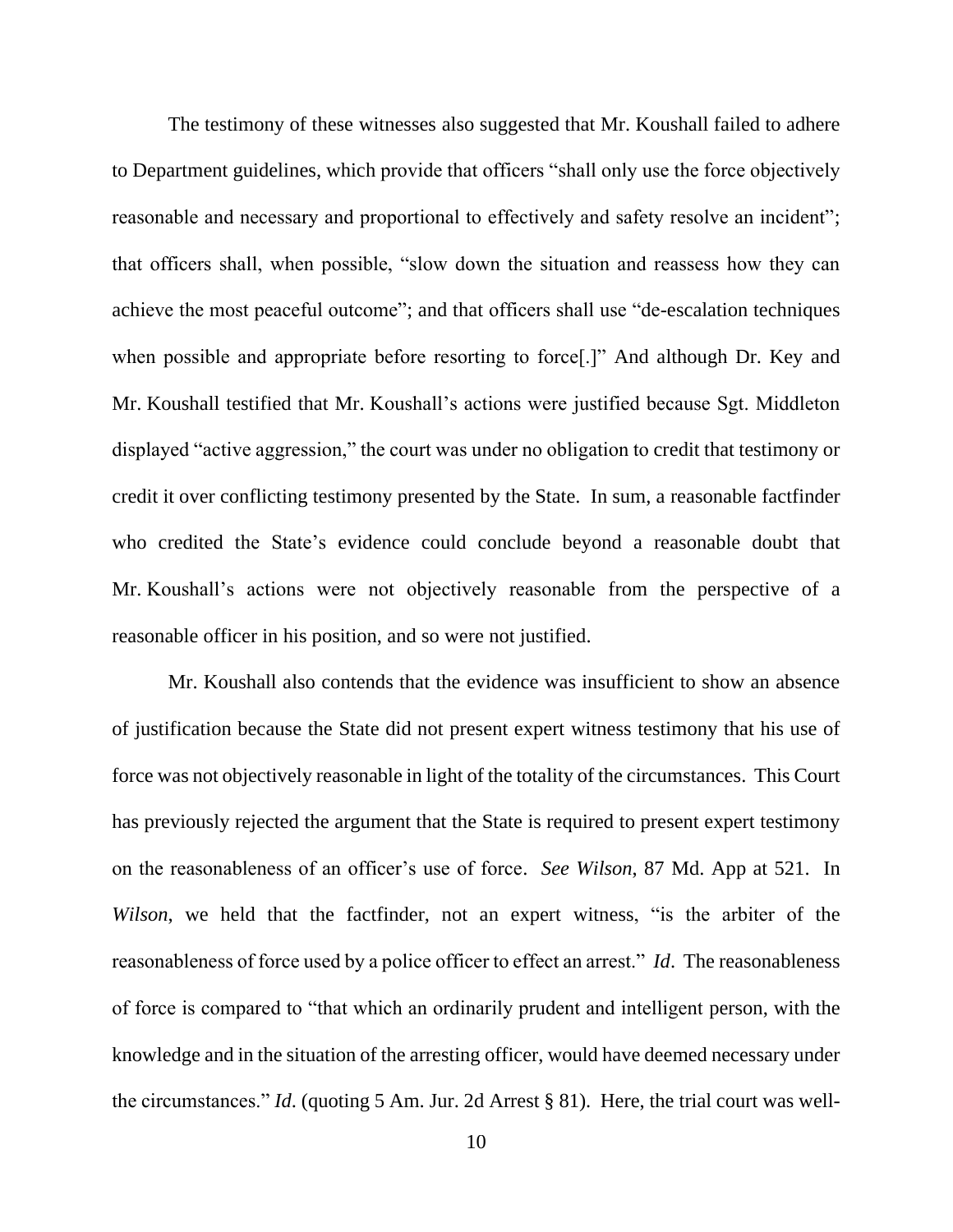equipped to make the determination of objective reasonableness under the totality of the circumstances based on the evidence presented, even without an expert on the use of force for the State.

Finally, Mr. Koushall argues that his conviction was premised on impermissible hindsight and "Monday morning quarterbacking." He is incorrect. Throughout its ruling, the court correctly articulated the standard to apply to Mr. Koushall's conduct. The court opened its presentation of its findings of fact as follows:

What would a reasonable officer do with the same training and experience in the same situation? Not necessarily what the best decision would be, but what a reasonable decision would be. And that's with regards to totality of all of the facts known or that appear to be . . . and that's even in hindsight.

And the court's ultimate conclusion was that Mr. Koushall's "actions were not reasonable given the totality of the circumstances. They went beyond what a reasonable officer would have done with his training and experience under the same circumstances." The court's statements and analysis thus belie Mr. Koushall's contention that the court judged his conduct based on 20-20 hindsight, using knowledge that he did not possess at the time, or based on an assessment of what the ideal course of action would have been. Instead, the court properly examined whether his conduct was objectively reasonable from the perspective of a reasonable officer in light of the totality of circumstances he faced. *See Wilson*, 87 Md. App. at 521.

Accordingly, we will affirm the trial court's conviction of Mr. Koushall for seconddegree assault.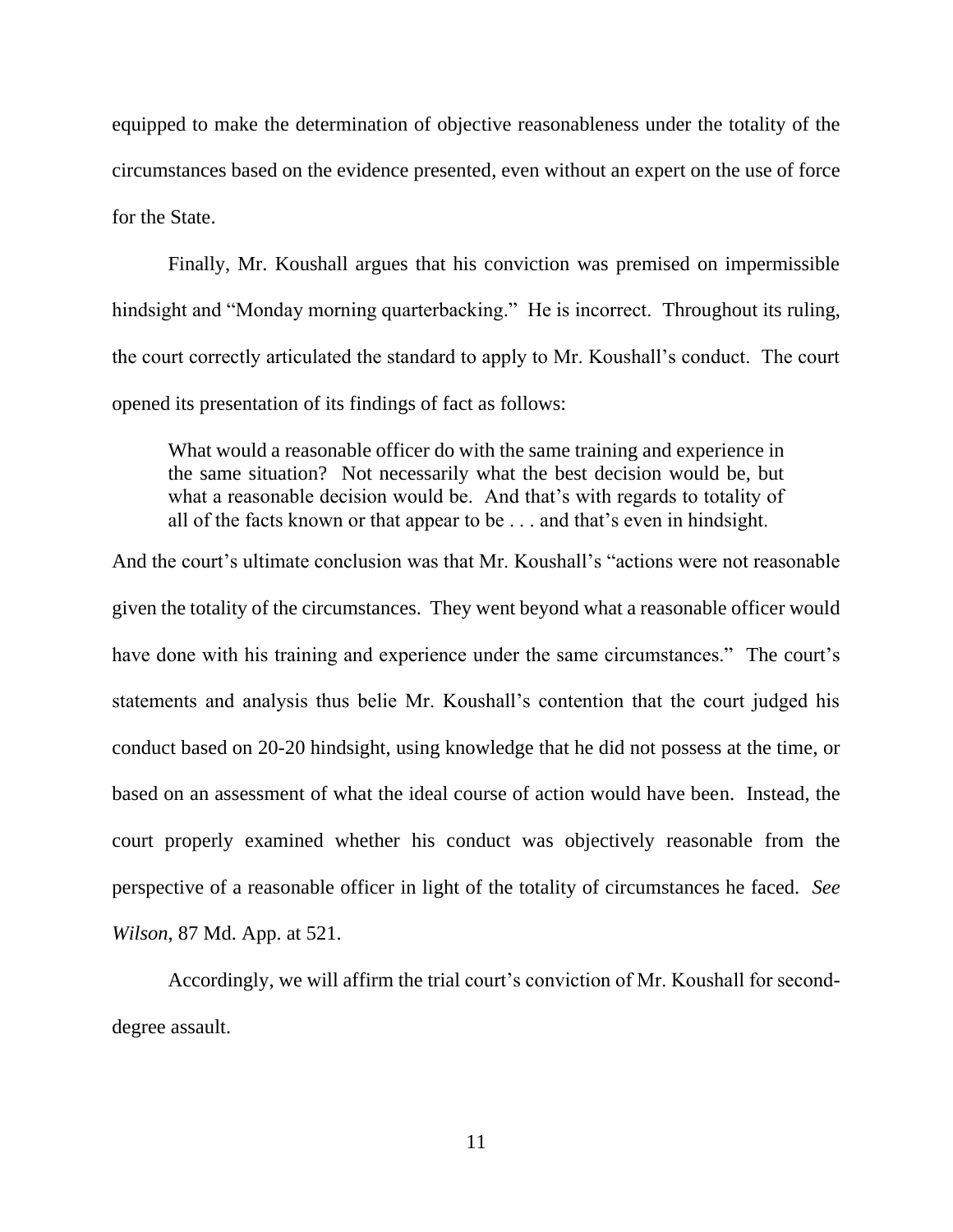#### **B. Misconduct in Office**

Misconduct in office requires the State to prove "'[1] corrupt behavior [2] by a public officer [3] in the exercise of the duties of his [or her] office or while acting under the color of' his or her office." *Sewell v. State*, 239 Md. App 571, 601 (2018) (quoting *Leopold v. State*, 216 Md. App. 586, 604 (2014)). There are three types of corrupt behavior that can support a conviction for misconduct in office: misfeasance, malfeasance, and nonfeasance. "Nonfeasance is the omission of an act which a person ought to do; misfeasance is the improper doing of an act which a person might lawfully do; and malfeasance is the doing of an act which a person ought not to do at all." *Sewell*, 239 Md. App. at 602 (quoting *State v. Carter*, 200 Md. 255, 262 (1952)). Because the lines between these categories are "not always clear," *Sewell*, 239 Md. App. at 604, courts have held that "any discrepancy between [a defendant's] conviction based on malfeasance or misfeasance is moot if the State proved that [the defendant] acted willfully, fraudulently, or corruptly," *Pinheiro v. State*, 244 Md. App. 703, 723, *cert. denied*, 468 Md. 555 (2020).

Mr. Koushall's only argument concerning the sufficiency of the evidence to support his conviction for misconduct in office piggybacks on his challenge to his assault conviction. He contends that because the evidence was insufficient to convict him for assault, and because his "conviction for misconduct in office was premised upon his conviction for assault in the second degree, that conviction [for misconduct in office], too, should be vacated." The same conduct that supports the assault conviction, which we have already described, also satisfies the "corrupt behavior" element of misconduct in office. *See Riley*, 227 Md. App. at 264-65 n.7 (concluding that second-degree assault by an officer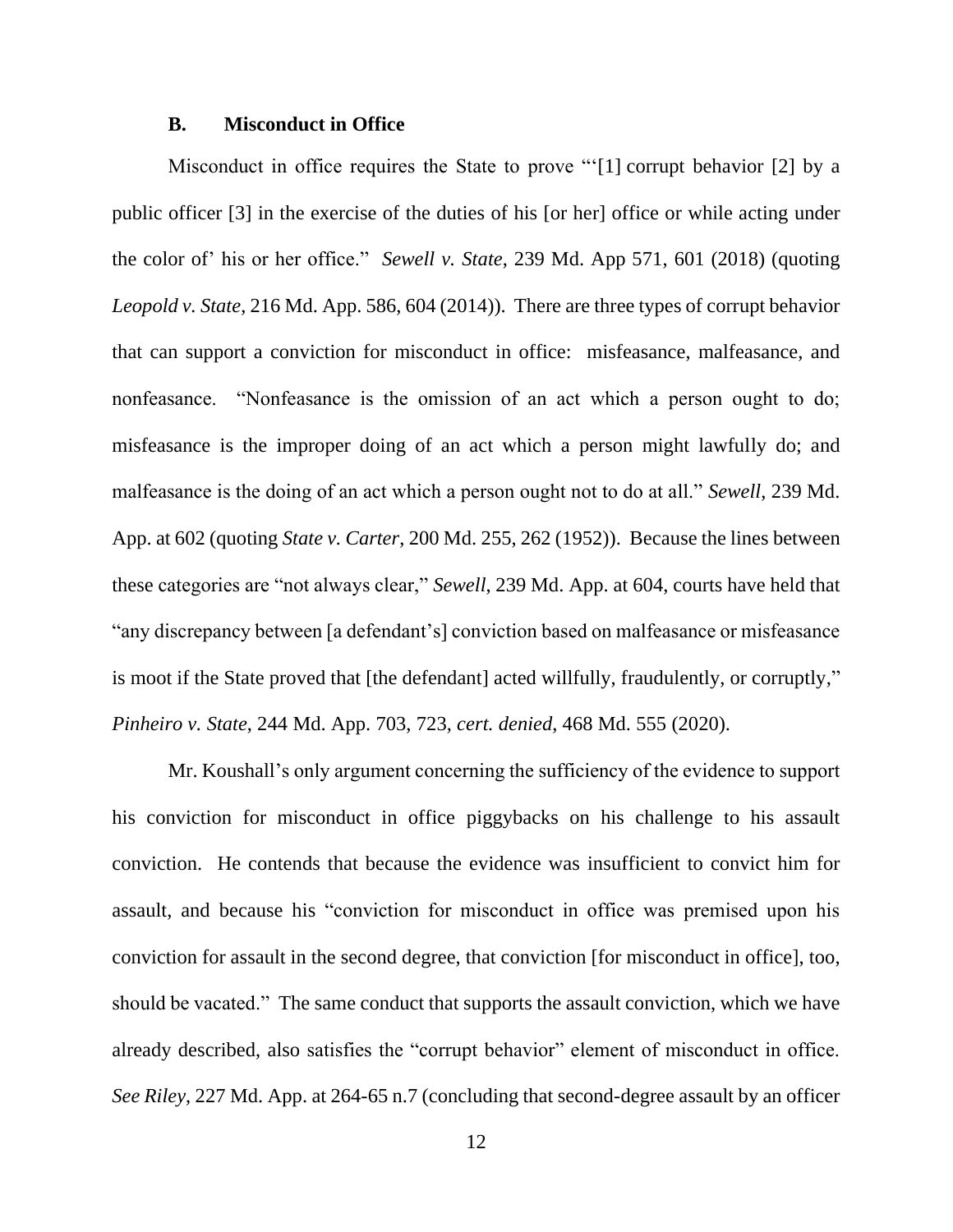was "corrupt" and so constituted an "oppressive and willful abuse of authority" sufficient to sustain a conviction for misconduct in office). Mr. Koushall does not challenge the sufficiency of the evidence regarding the other elements of the offense—that he was a public official exercising the duties of his office—which are undisputed. Accordingly, we will affirm Mr. Koushall's conviction for misconduct in office.

## **II. THE CRIMES OF SECOND-DEGREE ASSAULT AND MISCONDUCT IN OFFICE DO NOT MERGE.**

Mr. Koushall argues that the trial court erred by not merging his convictions for sentencing purposes. "[T]he doctrine of merger is examined under three distinct tests: (1) the required evidence test; (2) the rule of lenity; and (3) the principle of fundamental fairness." *Alexis v. State*, 437 Md. 457, 484 (2009). Mr. Koushall contends that his convictions should have merged under the required evidence test and the doctrine of fundamental fairness.<sup>5</sup> The State responds that the offenses of which Mr. Koushall was convicted have different elements, precluding merger under the required evidence test, and that Mr. Koushall's fundamental fairness argument was not preserved. We agree with the State.

### **A. The Required Evidence Test**

The Court of Appeals has recently confirmed the following description of the required evidence test:

<sup>&</sup>lt;sup>5</sup> Mr. Koushall does not rely on the rule of lenity, which applies only to the interpretation of statutory offenses. *See Khalifa v. State,* 382 Md. 400, 434 (2004) (holding the rule of lenity only applies when "both offenses are statutory in nature or where one offense is statutory and the other is a derivative of common law"). Second-degree assault and misconduct in office are both common law crimes.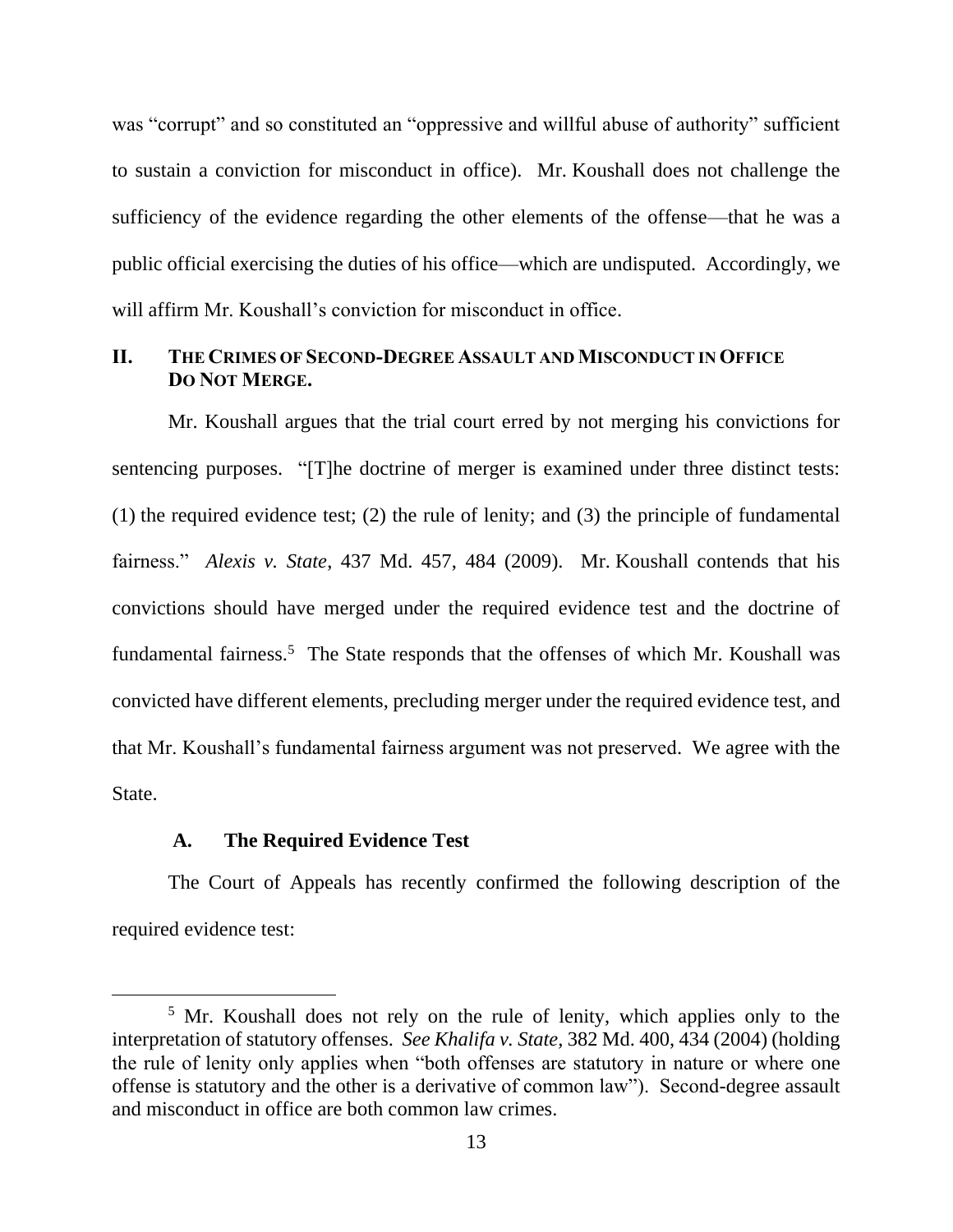Under the required evidence test—also known as the same evidence test, Blockburger test, or elements test—Crime A is a lesser-included offense of Crime B where all of the elements of Crime A are included in Crime B, so that only Crime B contains a distinct element. In other words, neither Crime A nor Crime B is a lesser-included offense of the other where each crime contains an element that the other does not.

*State v. Wilson*, 471 Md. 136, 178-79 (2020) (quoting *State v. Stewart*, 464 Md. 296, 318 (2019)). In spite of its name, the focus of the required evidence test is on the elements of the offenses, not the evidence introduced at trial to prove them in a given case.

We hold that Mr. Koushall's convictions for second-degree assault of the battery type and misconduct in office do not merge under the required evidence test. Misconduct in office requires proof of (1) corrupt behavior, (2) by a public official, (3) in the exercise of the official's office or under the color of law. *Sewell*, 239 Md. App. at 601. Assault of the battery type requires proof of an (1) offensive, (2) intentional, (3) unjustified touching. *Nicolas*, 426 Md. at 403-04. Misconduct in office requires an act by a public official, which assault does not; and assault requires an offensive touching, which misconduct in office does not. Each crime thus contains an element that the other does not; therefore, neither crime is a lesser-included offense of the other.

Mr. Koushall contends that when a conviction of misconduct in office is based on an act of malfeasance—i.e., an unlawful act—the act of malfeasance then serves as the corrupt behavior element of misconduct in office and, therefore, becomes a lesser-included offense of misconduct in office. That argument misapprehends the nature of the corrupt behavior element of misconduct in office. Malfeasance is not a modality of misconduct in office nor is it a separate offense. Rather, malfeasance, like misfeasance or nonfeasance,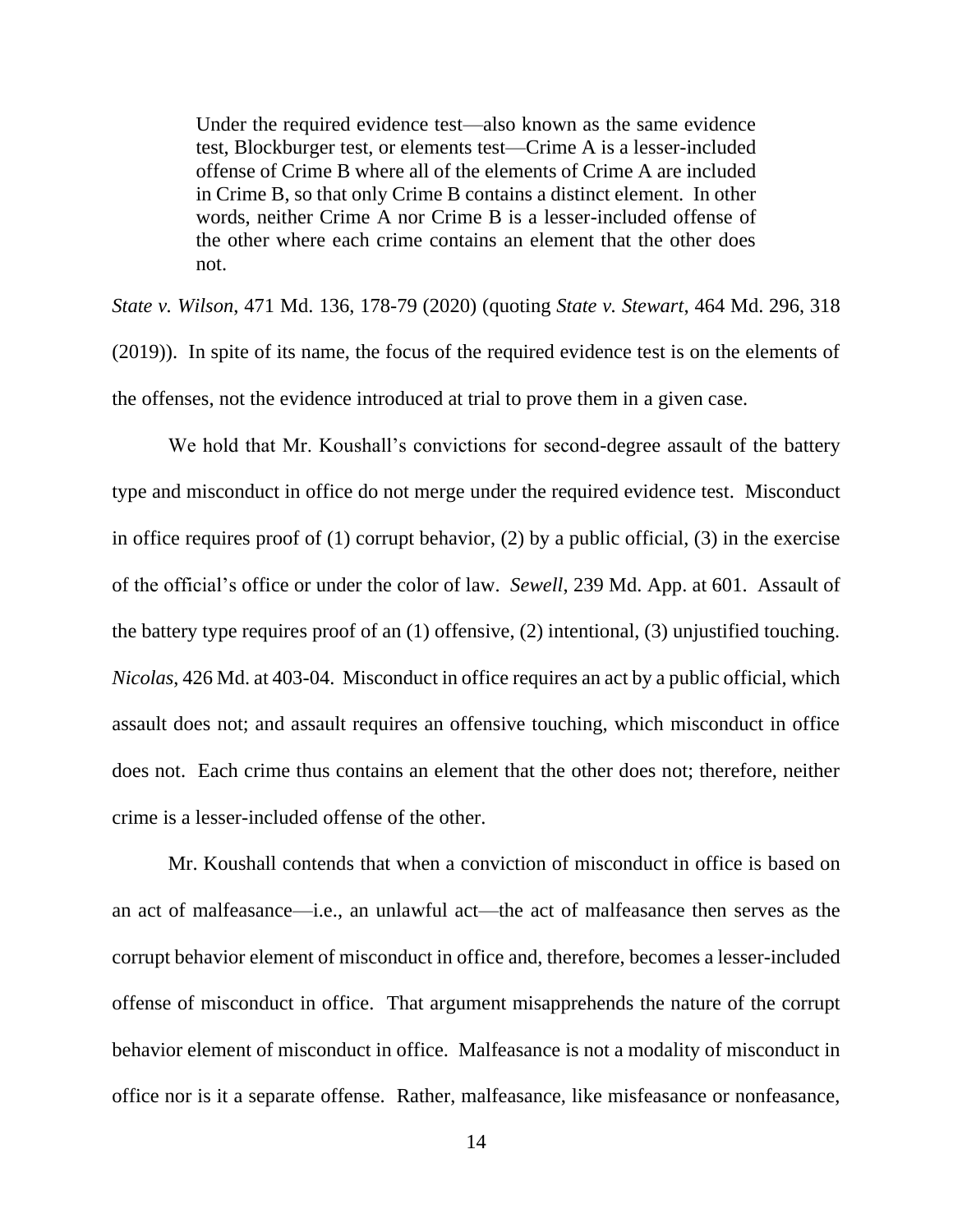is a "type[] of behavior," *Pinheiro*, 244 Md. App. at 721, which can be used to prove the "corrupt behavior" element of misconduct in office, *Sewell*, 239 Md. App. at 601; *see also Pinheiro*, 244 Md. App. at 722-23 n.8 (explaining that the primary relevance of the distinction between misfeasance and malfeasance lies in whether the State must present direct evidence of corrupt intent or if that intent may be inferred); *Leopold*, 216 Md. App. at 607 n.9 (declining to address the appellant's contention that he was not properly informed whether the allegations against him were premised on misfeasance or malfeasance because misconduct in office "encompasses both"). Although the State proved the corrupt behavior element of misconduct in office in this case through proof that Mr. Koushall committed an assault, that does not render assault an element of misconduct in office. Indeed, as we recently held, "the State is only required to prove 'that the public officer acted willfully, fraudulently, or corruptly' to sustain a conviction for misconduct in office, regardless of whether the official misconduct charge is based on an act of misfeasance or malfeasance." *Pinheiro*, 244 Md. App. at 722 (quoting *Sewell*, 239 Md. App. at 602). Stated succinctly, the behavior on which the State relied to prove its case does not alter the elements of the crime.

In *Tabbs v. State*, 10 Md. App. 177 (1970), this Court rejected essentially the same argument that Mr. Koushall makes here. There, we held that a police officer's conviction for misconduct in office predicated on an act of embezzlement did not merge with his conviction for embezzlement. *Id.* at 182. The officer argued that because "the charge of misconduct in office . . . was based on the alleged embezzlement, that offense, a misdemeanor, merged into the felony of embezzlement." *Id*. This Court, although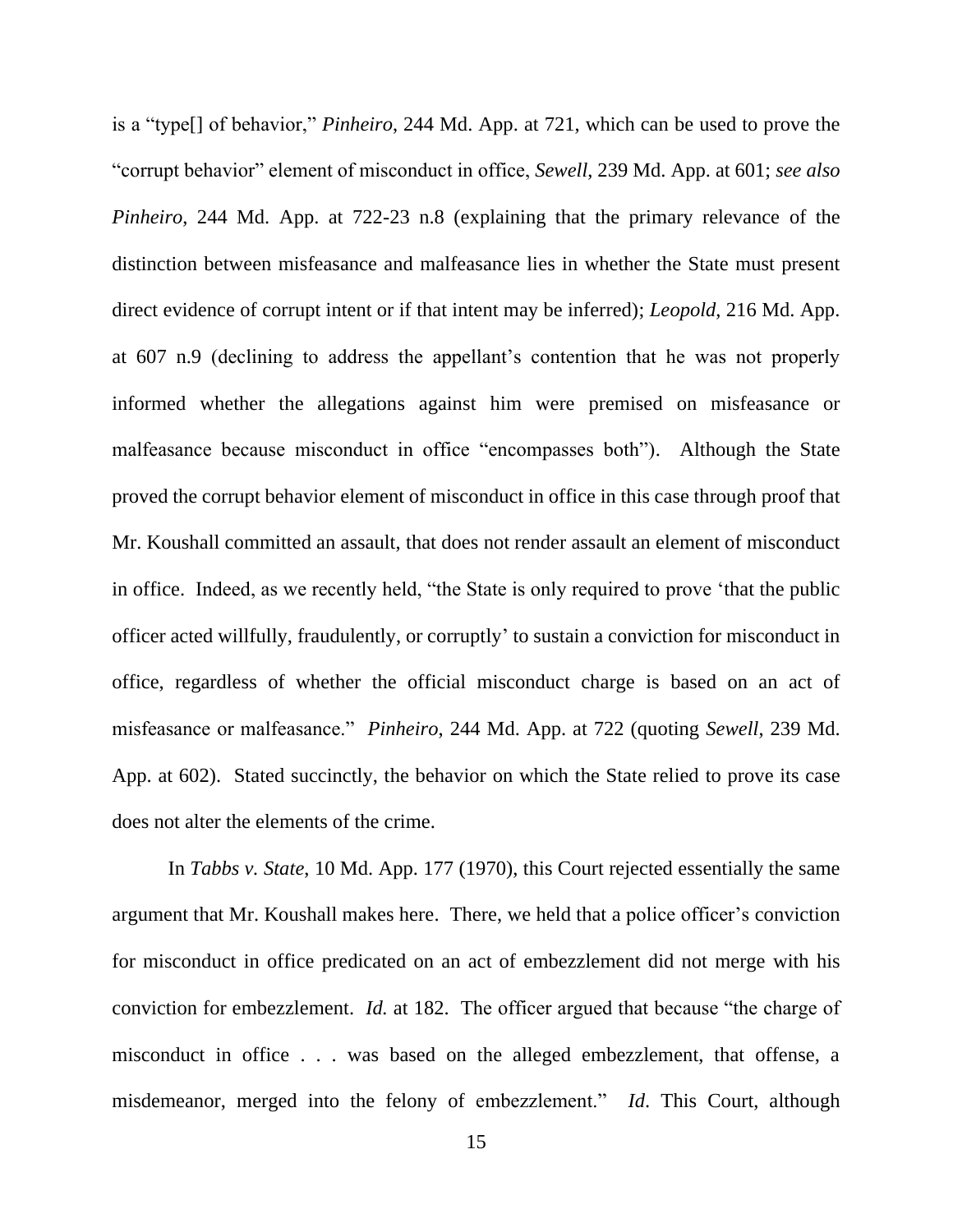recognizing that the officer "was found guilty of misconduct in office primarily because of his act of embezzlement," concluded that the two offenses did not merge. Instead, we held that "neither offense necessarily implicates the other, the facts necessary to prove either offense not being essential elements in establishing the other." *Id*.

This case is not materially different from *Tabbs*. As in *Tabbs*, the misconduct in office charge stems from a criminal act; here, second-degree assault. But although seconddegree assault can be used to prove an element of misconduct in office, just as embezzlement can, "neither offense necessarily implicates the other[.]" *Id.* Indeed, the trial court could have found Mr. Koushall guilty of misconduct in office based on his conduct toward Sgt. Middleton without finding him guilty of assault. For example, the court could have found that his strike was *objectively* reasonable and so justified—thus failing to satisfy the third element of assault, *see Nicolas*, 426 Md. at 404—but nonetheless wrongful—thus still satisfying the first element of misconduct in office, *see Francis v. State*, 208 Md. App. 1, 22-23 (2014) (stating that a defendant charged with misconduct in office could be convicted through proof of either unlawful or lawful-but-wrongful acts); *see also Duncan v. State*, 282 Md. 385, 387 (1978) (explaining that an officer can commit misconduct in office by committing an act that was lawful but wrongful).

Although the evidence used to prove the two charges in this case was the same, the elements of the offenses differed. *See Moore v. State*, 198 Md. App. 655, 689-702 (2011) (holding that although a conviction of theft by deception was based on the same evidence as a conviction for issuing counterfeit currency, convictions for theft by deception and issuing counterfeit currency did not merge because "issuing counterfeit currency with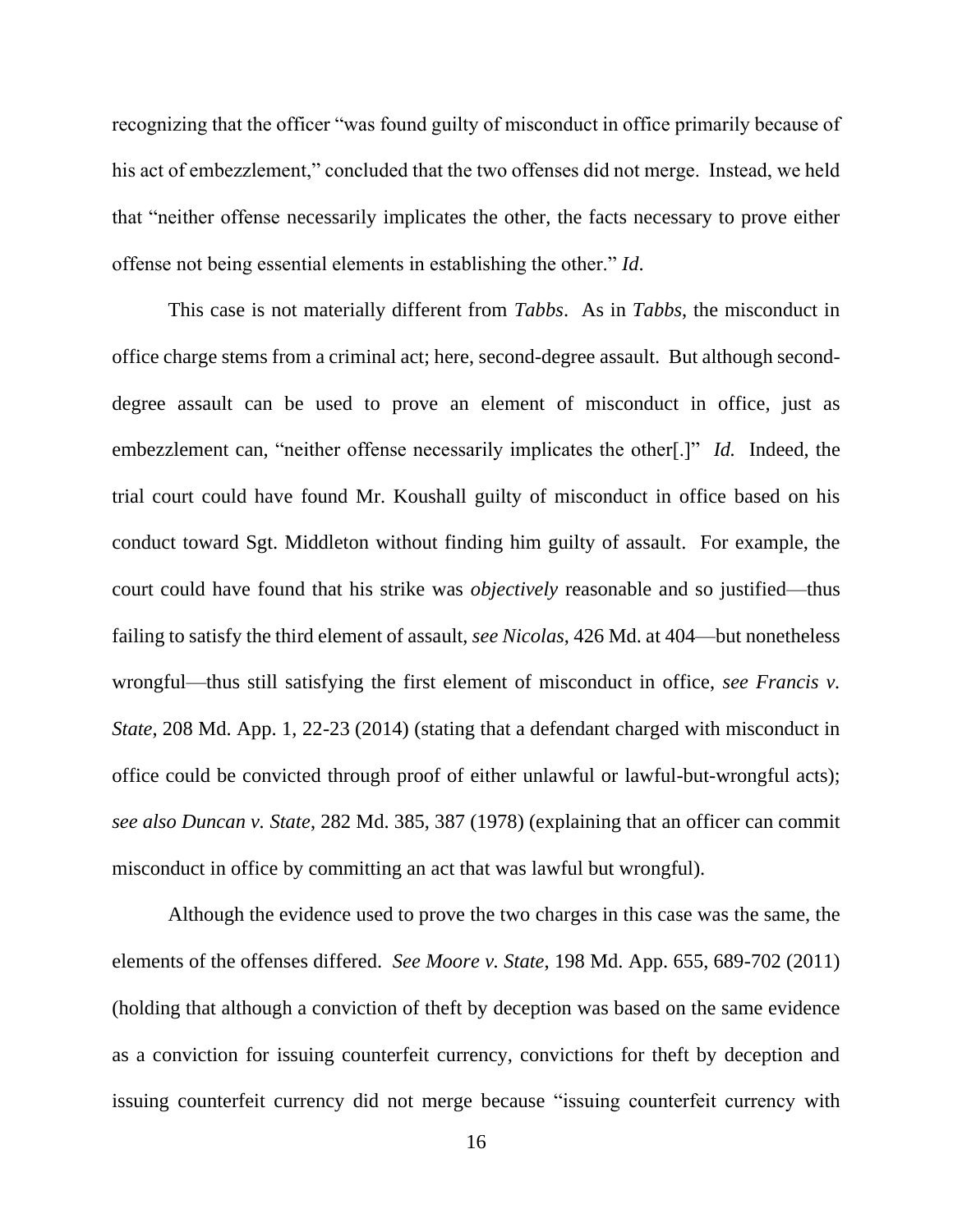knowledge of its counterfeit nature is not an element of the offense of theft by deception. It is simply evidence used to prove the element of deception."). We therefore conclude that misconduct in office and second-degree assault do not merge under the required evidence test.

## **B. Fundamental Fairness**

Mr. Koushall also asks us to consider his merger argument based on fundamental fairness. However, as the State points out, Mr. Koushall did not raise a merger argument at sentencing. Typically, arguments not raised during sentencing determinations are not preserved on appeal and are considered waived. *Bryant v. State*, 436 Md. 653, 660 (2014); *see also* Md. Rule 8-131(a) ("Ordinarily, the appellate court will not decide any other issue unless it plainly appears by the record to have been raised in or decided by the trial court[.]"). We make an exception to that rule when a defendant raises an unpreserved contention that a sentence is illegal for purposes of Rule 4-345(a), because a motion to correct an illegal sentence under that Rule may be raised "at any time." *See Moosavi v. State*, 355 Md. 651, 662 (1999). A sentence that should have merged based on required evidence or the rule of lenity is considered to be an illegal sentence under Rule 4-345(a). *See Pair v. State*, 202 Md. App. 617, 624 (2011). However, an argument for merger based on fundamental fairness does not "enjoy[] the procedural dispensation of Rule 4-345(a)."<sup>6</sup>

<sup>&</sup>lt;sup>6</sup> Mr. Koushall contends that this Court's decision in *Pair* was based on the factdriven nature of the fundamental fairness inquiry. Although that is an additional factor counseling against entertaining an unpreserved merger argument based on fundamental fairness on appeal, the primary reason why this Court addressed the appellant's required evidence and rule of lenity arguments in *Pair*, but not his fundamental fairness argument,